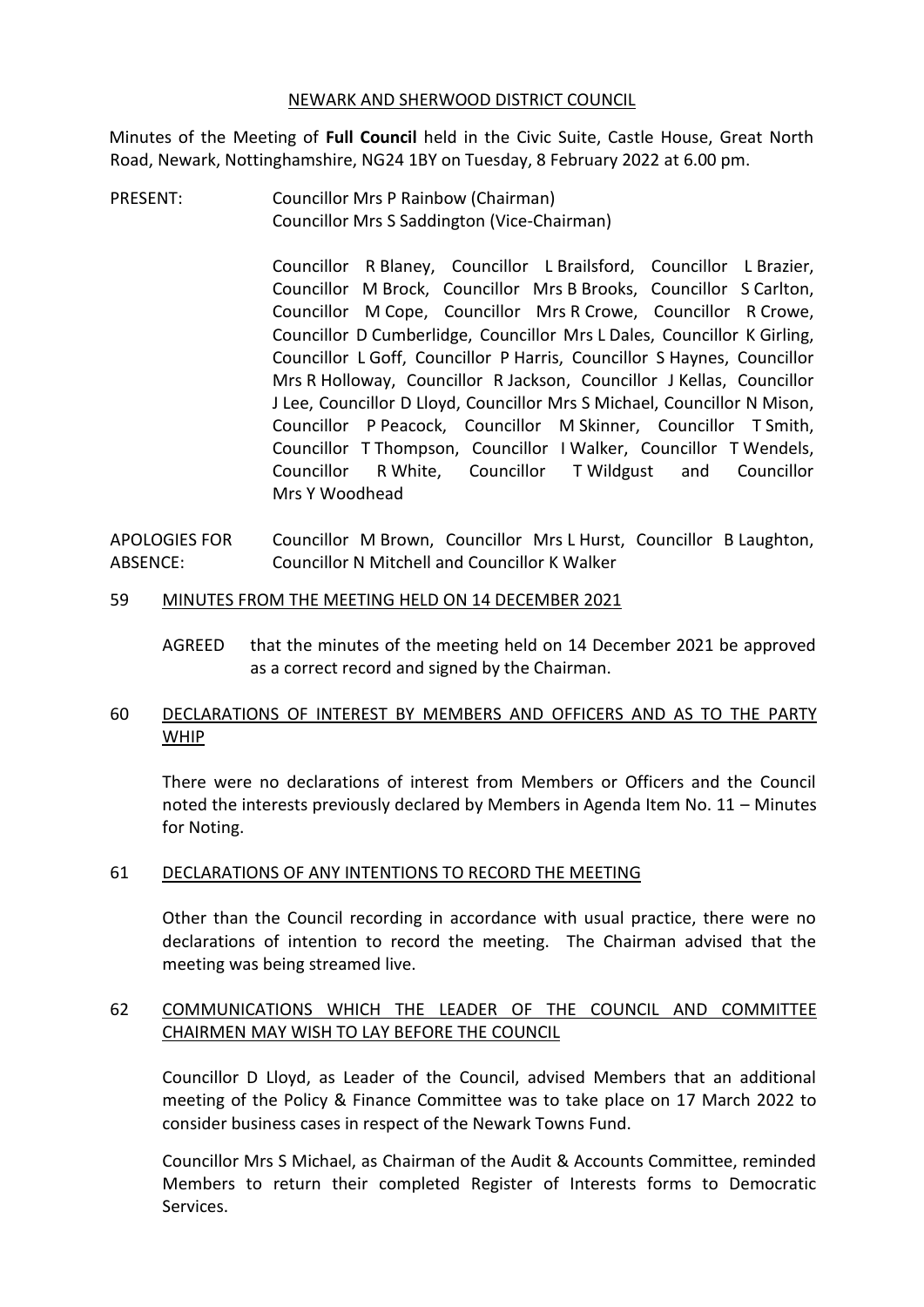Councillor R Jackson, as Chairman of the Leisure & Environment Committee, informed the Council that the community Days of Action were now to be relaunched with the next one scheduled for Southwell on 13 March 2022. He also advised of a recent successful prosecution in respect of fly tipping.

### 63 QUESTIONS FROM MEMBERS OF THE COUNCIL AND PUBLIC

In accordance with Rule No. 15.1, a member of the public submitted a question to the Council. Details of the question put forward and the response given from Councillor D.J. Lloyd are attached as Appendix A to these minutes.

## 64 2022/2023 HOUSING REVENUE ACCOUNT (HRA) BUDGET AND RENT SETTING

The Council considered the joint report of the Deputy Chief Executive, Director – Resources and Section 151 Officer and Director – Housing, Health & Wellbeing which sought approval of the Housing Revenue Account (HRA) budget for the 2022/23 financial year and proposed changes in rent levels and service charge levels for 2022/23.

The Policy & Finance Committee, at their meeting held on 27 January 2022, recommended approval of the HRA budget for 2022/2023, financial plan to 2025/26 and proposed changes in rent and service charge levels for 2022/23. These were detailed in Appendix A to the report.

Councillor D Lloyd moved and Councillor T Wendels seconded the recommendations contained in the report of an increase of 4.1% (Consumer Price Index (CPI) + 1%) in the 2022/23 rents of all properties in the HRA. It was considered that the proposed increase would provide funds to build new homes and fulfil the needs of the current and future tenants.

In accordance with Rule 26.4, Councillor P. Peacock moved, and Councillor L. Brazier seconded that the Council approves:

- (a) that the 2021/22 HRA Efficiency Savings of £643,000 (as outlined at the Policy and Finance Committee meeting of 27 January 2022 - Agenda Item 17, Page 113) be used within the 2022/23 budget and expenditure on the proposed policy areas as outlined on Page 112, section 3.2 of the same Policy and Finance report be considered in future years;
- (b) the HRA budget for 2022/23 as set out in Appendix A1 adjusted to include the changes set out above;
- (c) an increase of 1.15% in the 2022/23 rents of all properties in the HRA as at 31 March 2022; and
- (d) the 2022/23 service charges as set out in Appendix C to this report.

Members debated the proposed amendment and on being put to the vote, it was lost with 8 votes for and 25 against. A recorded vote on the amendment, was taken as follows: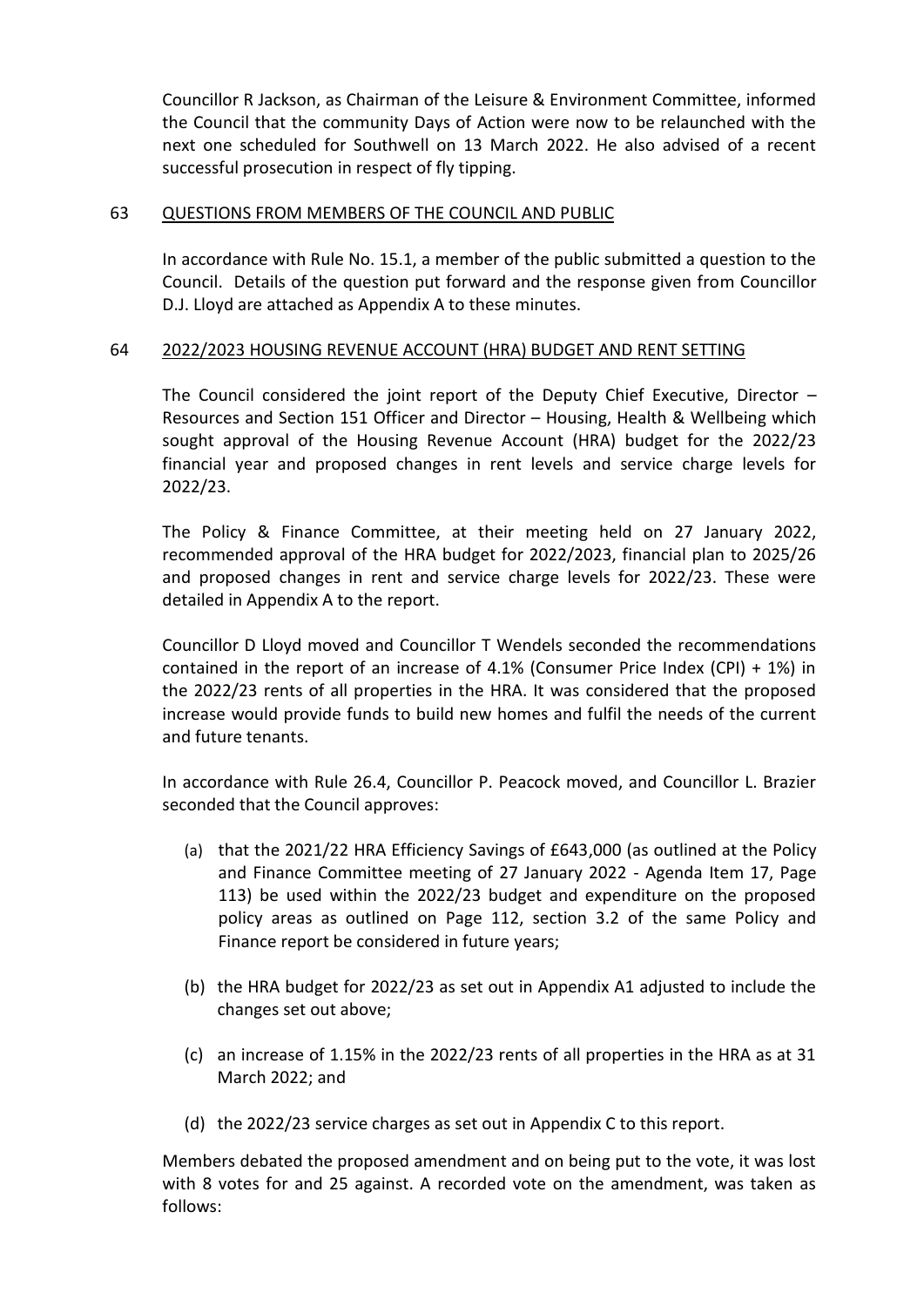| <b>COUNCILLOR</b>     | <b>VOTE</b> |
|-----------------------|-------------|
| Roger Blaney          | Against     |
| Louis Brailsford      | Against     |
| Lee Brazier           | For         |
| Malcolm Brock         | For         |
| <b>Betty Brooks</b>   | Against     |
| <b>Scott Carlton</b>  | Against     |
| Max Cope              | Against     |
| <b>Rita Crowe</b>     | Against     |
| <b>Robert Crowe</b>   | Against     |
| Donna Cumberlidge     | For         |
| Linda Dales           | Against     |
| <b>Keith Girling</b>  | Against     |
| Laurence Goff         | For         |
| <b>Peter Harris</b>   | For         |
| Simon Haynes          | Against     |
| Rhona Holloway        | Against     |
| Roger Jackson         | Against     |
| <b>Jack Kellas</b>    | Against     |
| Johno Lee             | Against     |
| David Lloyd           | Against     |
| Sylvia Michael        | Against     |
| <b>Neill Mison</b>    | Against     |
| Paul Peacock          | For         |
| Penny Rainbow         | Against     |
| Sue Saddington        | Against     |
| <b>Mathew Skinner</b> | Against     |
| <b>Tom Smith</b>      | Against     |
| Tina Thompson         | For         |
| Ivor Walker           | Against     |
| <b>Tim Wendels</b>    | Against     |
| Ronnie White          | Against     |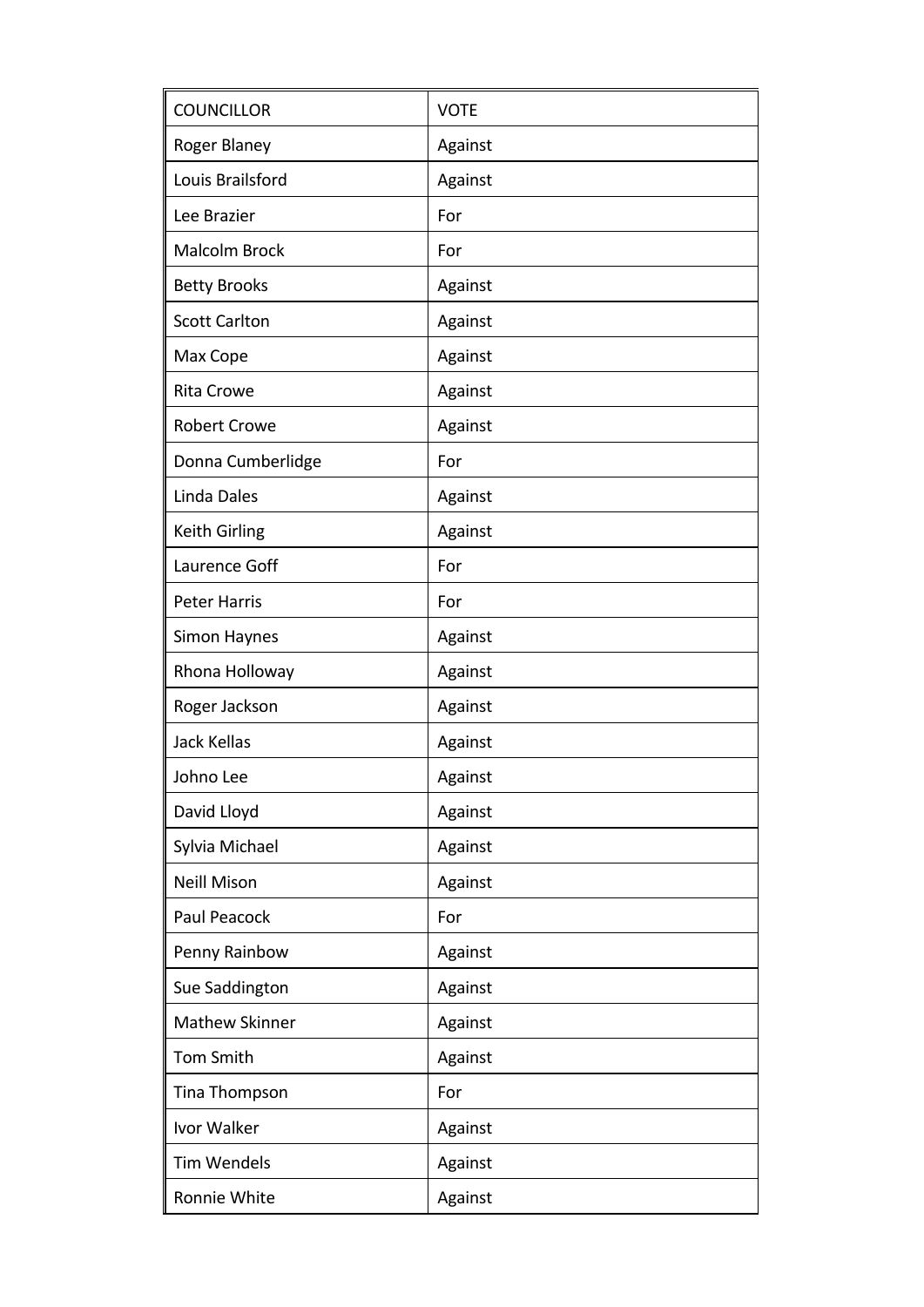| Tim Wildgust    | Against |
|-----------------|---------|
| Yvonne Woodhead | For     |

The Council considered the substantive motion, and it was AGREED (with 25 votes for and 8 against) that the Council approves:

- (a) the Housing Revenue Account (HRA) budget for 2022/23, as set out in Appendix A1 to the report;
- (b) an increase of 4.1% (CPI + 1%) in the 2022/23 rents of all properties in the HRA as at 31 March 2022; and
- (c) the 2022/23 service charges as set out in Appendix C to the report.

A recorded vote was taken as follows:

| <b>COUNCILLOR</b>    | <b>VOTE</b> |
|----------------------|-------------|
| Roger Blaney         | For         |
| Louis Brailsford     | For         |
| Lee Brazier          | Against     |
| <b>Malcolm Brock</b> | Against     |
| <b>Betty Brooks</b>  | For         |
| <b>Scott Carlton</b> | For         |
| Max Cope             | For         |
| <b>Rita Crowe</b>    | For         |
| <b>Robert Crowe</b>  | For         |
| Donna Cumberlidge    | Against     |
| <b>Linda Dales</b>   | For         |
| Keith Girling        | For         |
| Laurence Goff        | Against     |
| <b>Peter Harris</b>  | Against     |
| Simon Haynes         | For         |
| Rhona Holloway       | For         |
| Roger Jackson        | For         |
| <b>Jack Kellas</b>   | For         |
| Johno Lee            | For         |
| David Lloyd          | For         |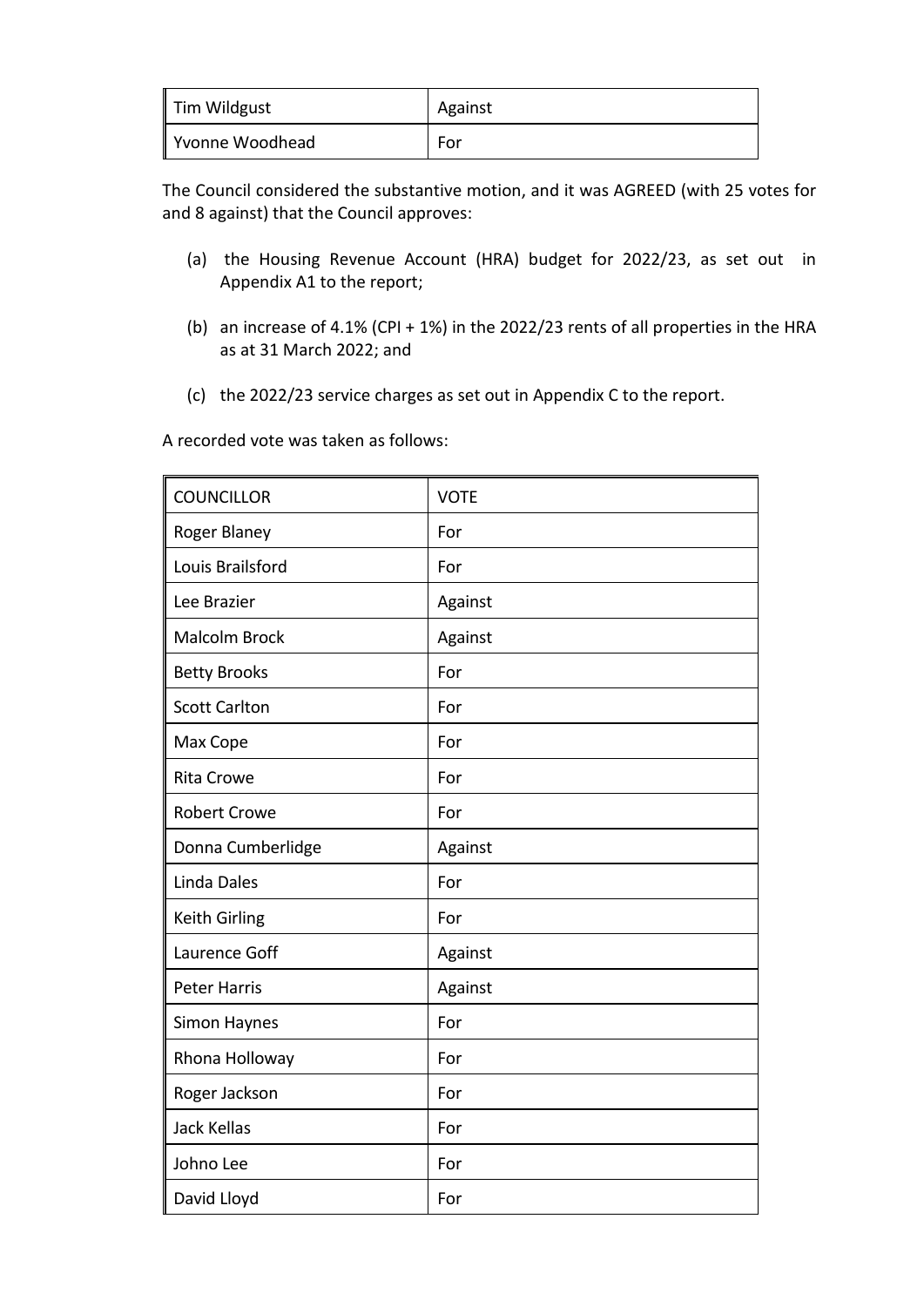| Sylvia Michael        | For     |
|-----------------------|---------|
| <b>Neill Mison</b>    | For     |
| Paul Peacock          | Against |
| Penny Rainbow         | For     |
| Sue Saddington        | For     |
| <b>Mathew Skinner</b> | For     |
| <b>Tom Smith</b>      | For     |
| Tina Thompson         | Against |
| Ivor Walker           | For     |
| <b>Tim Wendels</b>    | For     |
| Ronnie White          | For     |
| Tim Wildgust          | For     |
| Yvonne Woodhead       | Against |

## 65 MINUTES FOR NOTING

## 65a POLICY & FINANCE COMMITTEE - 27 JANUARY 2022

### 65b ECONOMIC DEVELOPMENT COMMITTEE - 19 JANUARY 2022

### (i) Minute No. 50 – Open Space Assessment & Strategy

Councillor P Harris raised concerns about the inconsistencies within the Open Space Strategy Document and he asked when and how the issues he raised would be addressed.

Councillor K Girling referred to the debate at the Economic Development Committee and the inconsistent information which had been provided by Parish Councils. He advised that this report was about collating information and taking forward from there.

### (ii) Minute No. 53 – Town Centre Strategy and Support

Councillor P Harris stated that the title for this strategy should be 'Town Centres' given there were several towns within the District.

### 65c HOMES & COMMUNITIES COMMITTEE - 24 JANUARY 2022

### Minute No. 57 – Chairman's Report

Councillor L Goff advised the Council that he had attended the resident consultation in respect of the Yorke Drive Regeneration project where he raised the issue of the lack of bungalow provision within the proposed site design.